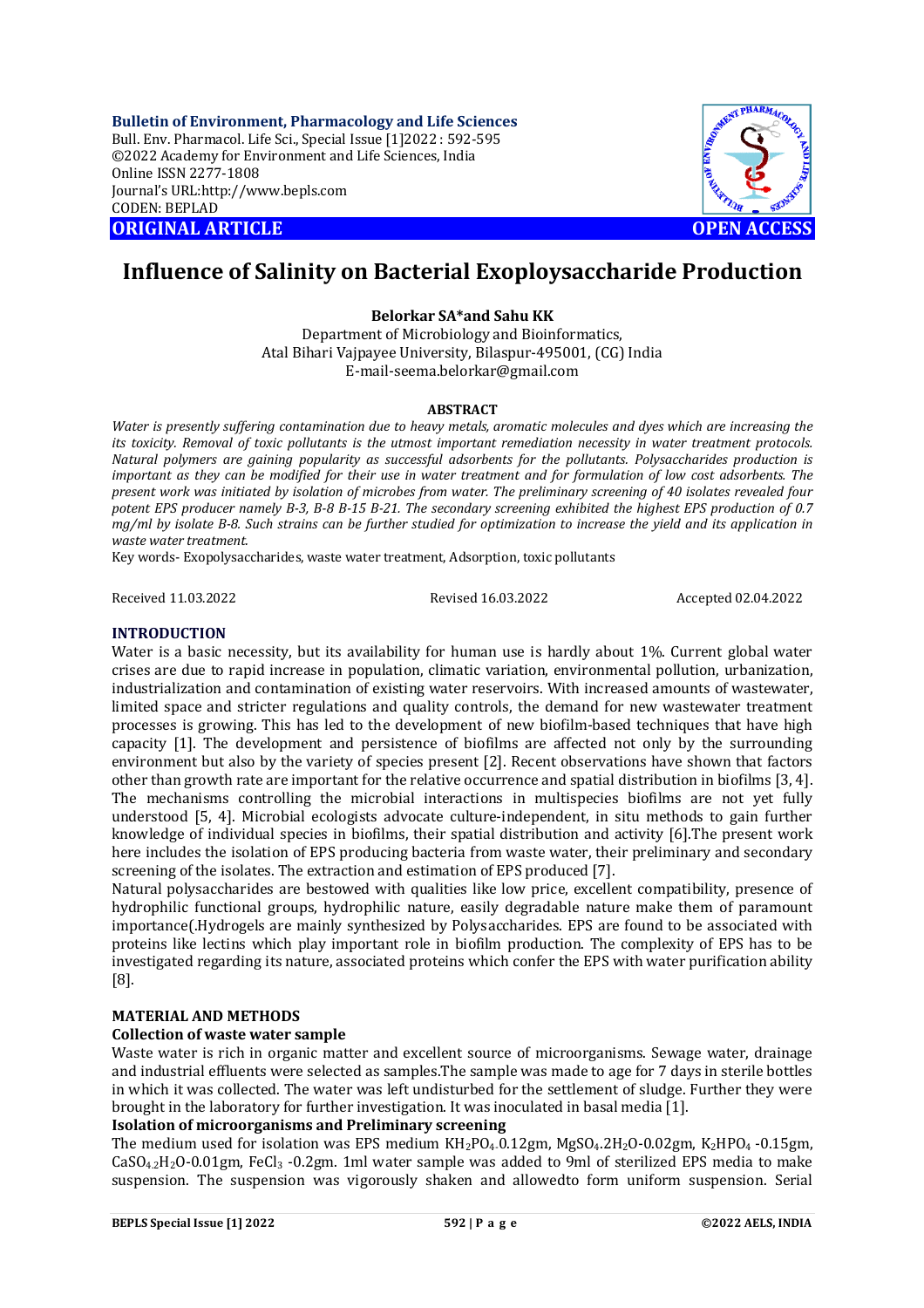#### **Belorkar and Sahu**

dilution of the suspension was done in EPS medium. The fifth dilution was transferred to the preliminary screening plate. Pour plate method was used to inoculate the suspension on agar plates. EPS production was detected by Congo red. 2ml of 1% Congo red solution was poured into petriplate for indication of bacterial colony. The colonies which showed pinkish in colored were isolated and maintained pure culture on nutrient agar slants.After preliminary screening 4 isolates were selected on the basis of EPS production [3].

## **Secondary screening**

The selected isolates from preliminary screening were subjected for secondary screening using EPS production medium Peptone Yeast Extract Glucose Broth containing Glucose - 4.0gm, Peptone -1gm, Yeast extracts-3gm in 100 ml distilled water. Sample from pure culture was inoculated into both the conical flasks and incubated. Bacterial EPS was detected by the Congo red plate method.

#### **Precipitation of EPS**

The selected bacterial strains were inoculated for production of EPS for 48hr in the production media (Yu et al2004).Centrifugation was used for the removal of cell debris. The sample was centrifuged for 15 min at 12000rpm. Supernatant was removed and added with double volume of ice cold ethanol and incubated for 24 hr at 4°C. It was centrifuged for 30 min at 20,000 rpm [2].

#### **Exopolysaccharide estimation**

EPS sample was analyzed by Phenol sulphuric acid method. 0.1ml EPS sample was added with 2.0ml distilled water. 1ml of 6% phenol and 5.0ml of 95%  $H_2SO_4$  was added inice bath. Sample was incubated for 10mins and absorbance was read at 490nm. Distilled water was used as blank. [2]

#### **Influence of salt concentration on EPS production**

NaCl was added in the EPS medium in range of 0.01% to 0.08% and its influence on growth and EPS production was investigated till 48h after every 2h interval.

## **RESULTS AND DISCUSSION**

#### **Isolation of microorganisms**

The sources of water samples selected for microbial isolation were sewage, domestic drainage and industrial effluents. The isolation of the bacteria was done in EPS medium. The Cfu/ml of the diluted samples are recorded in Table-I. The results are the mean of the triplicates. The plate inoculated with sterile distilled water was considered to be the control.

| Samples  | Cfu/ml                |
|----------|-----------------------|
| Sewage   | $65*10^8 \pm 0.12^a$  |
| Drainage | $122*10^8 \pm 0.25^6$ |
| Effluent | $45*10^8 + 0.23^c$    |

Table 1: Isolation of bacteria from the collected water samples

*All the values of cfu are statistically significant in comparison to the control (p<0.01) Different superscripts represent values which are significantly different (Tukeys test)*.

## **PRELIMINARY SCREENING**

The plate method revealed 4 isolates with red colour zone after congo red treatment. The 40 isolates were screened in which 4 isolates indicated potential EPS production. Figure 1 represents the potential of the isolates for EPS production in form of red color zone in mm.

The B-3, B-8, B-15, B-21 isolates were selected for secondary screening as the zone of EPS production was found to be 20, 25, 15 and 18 mm respectively. B-8 isolate exhibited maximum EPS production. Figure-1 represents the preliminary screening of bacterial isolates for EPS production by congo red plate method.



The secondary screening of the selected isolates is tabulated in Table-3. The highest EPS production 0.092 ± 0.03mg/100 ml was recorded for isolate 8 by spectrophotometric analysis.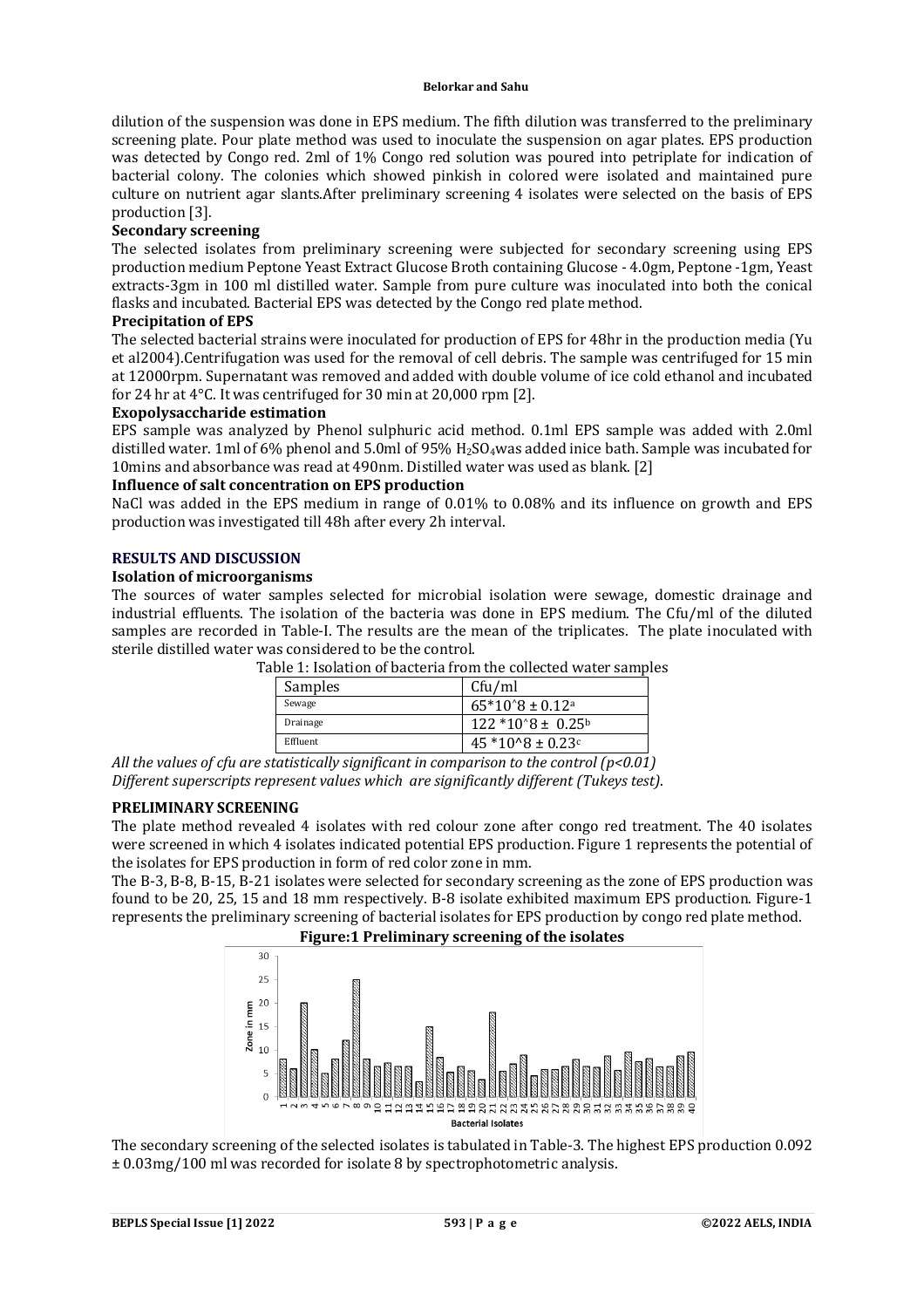#### **Figure 2 Production of EPS by the screened isolates**



*Note- All values in this figure with superscripts are significant (p < 0.05); Different superscripts represent values which are significantly different*.

#### **Effect of Salinity on EPS Production and Cell Growth**

The experiments of influence of NaCl on growth and EPS production revealed a peculiar relationship as shown in Figure 3a and 3b respectively. NaCl influenced the growth negatively with increase in concentration. Contradictorily, The EPS production increased with the concentration of NaCl but at higher concentrations remained stable. This observation was in agreement with the fact that EPS production by bacteria is a response mechanism for extreme environments.





#### **CONCLUSION**

The present work has opportunities of future work on nutritional amendments in the culture medium, experimental designing for optimum production and yield enhancement parameters of EPS production

#### **REFERENCED**

- 1. Lazarova V &Manem J (2000) Innovative biofilm treatment technologies for water and wastewater treatment. Biofilms II:Process Analysis and Applications (Bryers JD, ed), pp. 159–206.Wiley-Liss, New York.
- 2. Simões LC, Simões M, Vieira MJ.(2007). Biofilm interactions between distinct bacterial genera isolated from drinking water. Appl Environ Microbiol. ;73(19):6192-200. doi: 10.1128/AEM.00837-07. Epub 2007 Aug 3. PMID: 17675433; PMCID: PMC2075010.
- 3. Stewart PS, Camper AK, Handran SD, Huang C, Warnecke M.(1997). Spatial Distribution and Coexistence of Klebsiella pneumoniae and Pseudomonas aeruginosa in Biofilms. Microb Ecol. ;33(1):2-10. doi: 10.1007/s002489900002. PMID: 9039760.
- 4. Komlos J, Cunningham AB, Camper AK, Sharp RR. (2005). Interaction of *Klebsiella oxytoca* and *Burkholderiacepacia* in dual-species batch cultures and biofilms as a function of growth rate and substrate concentration. Microb Ecol.;49(1):114-25. doi: 10.1007/s00248-003-1066-z. Epub 2005 Jan 28. PMID: 15688257.
- 5. Cowan SE, Gilbert E, Liepmann D, Keasling JD. (2000). Commensal interactions in a dual-species biofilm exposed to mixed organic compounds. Appl Environ Microbiol.;66(10):4481-5. doi: 10.1128/AEM.66.10.4481-4485.2000. PMID: 11010902; PMCID: PMC92328.
- 6. Sheng GP, Yu HQ, Li XY. (2010). Extracellular polymeric substances (EPS) of microbial aggregates in biological wastewater treatment systems: a review. Biotechnol Adv. ;28(6):882-94. doi: 10.1016/j.biotechadv.2010.08.001. Epub 2010 Aug 10. PMID: 20705128.